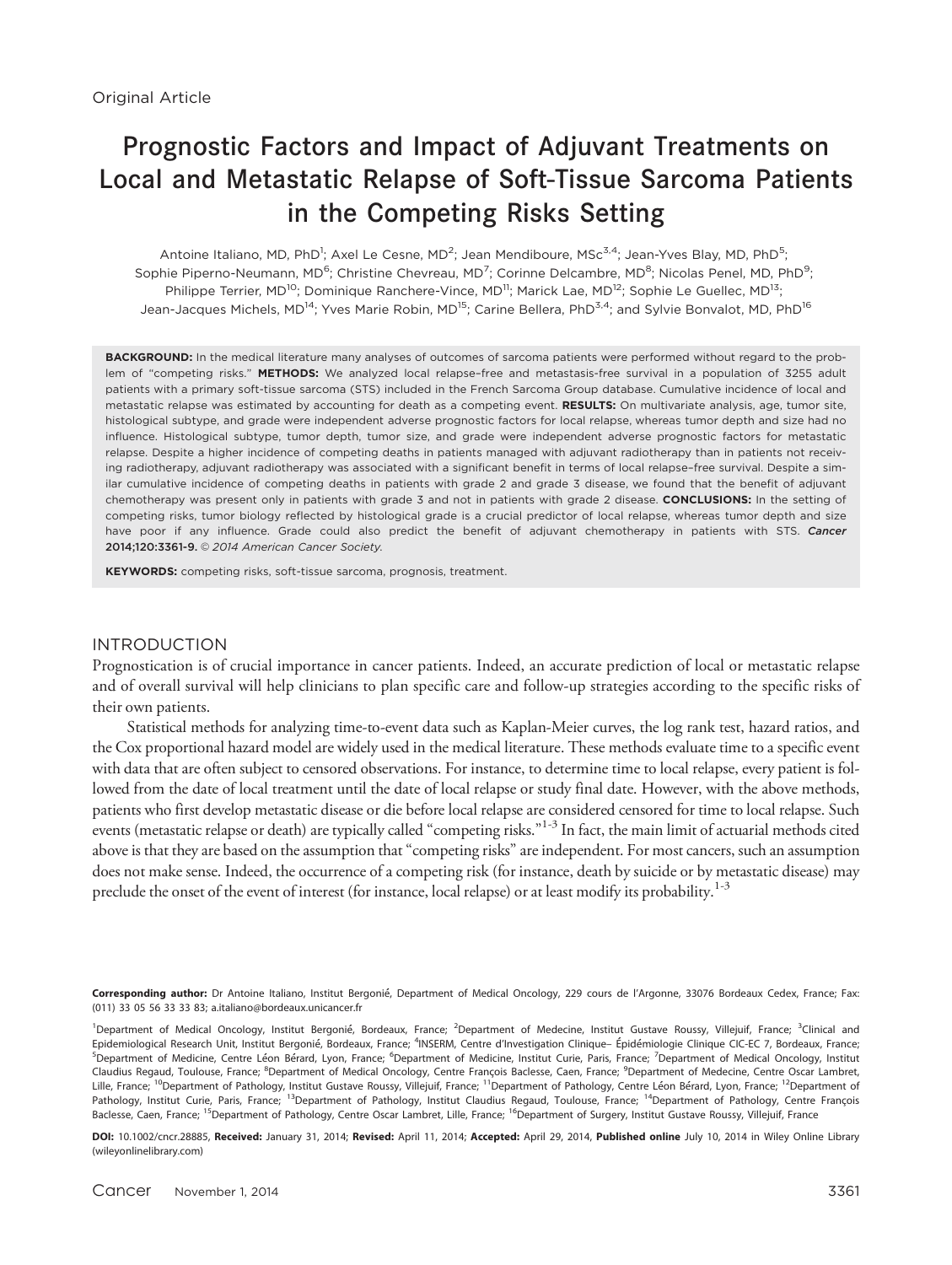|                |                          | n           | $\frac{0}{0}$ |
|----------------|--------------------------|-------------|---------------|
| Sex            | Male                     | 1612        | 49.5          |
|                | Female                   | 1643        | 50.5          |
| Age, years     | >55                      | 1590        | 48.8          |
|                | > 55                     | 1665        | 51.2          |
|                | n                        | 3255        |               |
|                | Median (range)           | 56 (16-100) |               |
| Tumor site     | Limb                     | 2175        | 66.8          |
|                | Trunk wall               | 319         | 9.8           |
|                | Head and neck            | 112         | 3.4           |
|                | Internal trunk           | 649         | 19.9          |
| Histological   | Well-differentiated/     | 667         | 20.5          |
| subtype        | dedifferentiated LPS     |             |               |
|                | Myxoid/round cell LPS    | 303         | 9.3           |
|                | Pleomorphic LPS          | 82          | 2.5           |
|                | Angiosarcoma             | 78          | 2.4           |
|                | Leiomyosarcoma           | 484         | 14.9          |
|                | Malignant schwannoma     | 108         | 3.3           |
|                | Myxofibrosarcoma         | 249         | 7.6           |
|                | Undifferentiated sarcoma | 663         | 20.4          |
|                | Synovialosarcoma         | 314         | 9.6           |
|                | Other                    | 307         | 94            |
| Tumor location | Unknown                  | 26          | 0.8           |
|                | Deep                     | 2785        | 85.6          |
|                | Superficial              | 444         | 13.6          |
| Tumor size     | Unknown                  | 105         | 3.2           |
|                | $<$ 5 cm                 | 895         | 27.5          |
|                | $>5$ and $<$ 10 cm       | 1043        | 32.0          |
|                | >10                      | 1212        | 37.2          |
| FNCLCC grade   | Unknown                  | 124         | 3.8           |
|                | 1                        | 728         | 22.4          |
|                | $\overline{2}$           | 1143        | 35.1          |
|                | 3                        | 1260        | 38.7          |
| Radiotherapy   | Unknown                  | 4           | 0.1           |
|                | N <sub>o</sub>           | 1292        | 39.7          |
|                | Yes                      | 1959        | 60.2          |
| Chemotherapy   | Unknown                  | 6           | 0.2           |
|                | N <sub>o</sub>           | 2525        | 77.5          |
|                | Yes                      | 724         | 22.3          |

**TABLE 1.** Patient Characteristics  $(N = 3255)$ 

Abbreviations: LPS, liposarcoma.

Soft-tissue sarcomas represent a heterogeneous group of rare tumors accounting for about 1% of cancers in adults.<sup>4,5</sup> Surgery represents the cornerstone of treatment for patients with localized disease. Despite adequate locoregional treatment, 10%-30% and 35%-40% of patients will develop local relapse and metastatic disease, respectively. Isolated local relapse may lead to patient death even in the absence of metastatic disease, particularly when the primary tumor is retroperitoneal. In contrast, high-grade tumors are associated with a risk of early metastatic relapse leading to patient death and as a consequence minimizing the risk of local failure. $6,7$ 

The role of adjuvant treatments such as radiation therapy and chemotherapy is controversial. Indeed, because of their rarity, data from randomized trials assessing the role of adjuvant radiation therapy and chemotherapy are scarce and the level of evidence poor. Although adjuvant radiation therapy is considered standard treatment in high-grade deep lesions, >5 cm, its role is more controversial in low-grade or  $<$  5-cm lesions.<sup>8,9</sup> Moreover, although adjuvant chemotherapy has been shown to improve metastasis-free survival, its impact on overall survival has not been demonstrated.<sup>10</sup> Several studies aimed to refine the prognosis of soft-tissue sarcomas to help clinicians to more accurately select patients for adjuvant treatments. $2-17$  For all these studies, survival analysis was performed for each event type (local relapse, metastatic relapse, or death) separately, whereas the other (competing) event types were treated as censored categories. This approach may substantially overestimate the absolute risk of the event of interest because subjects with a competing (and thus censored) event are treated as if they could experience the event of interest in the future. The aim of this study was to use a competing risk model for the definition of prognostic factors for local and metastatic relapse in soft-tissue sarcomas and the assessment of the impact of adjuvant treatments.

## MATERIALS AND METHODS

#### Patients

From 1990 to 2010, 3255 nonpediatric patients ( $\geq$ 16 years old) with a nonmetastatic soft-tissue sarcoma underwent R0 or R1 surgery of the primary tumor and were included in the French Sarcoma Group (GSF) database. Patient with tumors of intermediate malignancy (dermatofibrosarcoma protuberans) or with Ewing or alveolar/ embryonal rhabodmyosarcoma were excluded. All the cases were reviewed by the members of the pathological subcommittee of the GSF. Histological diagnosis was established according to the World Health Organization Classification of Tumors.<sup>4</sup> Histological grade was determined after central review as previously described according to the Fédération Nationale des Centres de Lutte Contre le Cancer (FNCLCC) grading system.<sup>7,18</sup> The patients' characteristics are described in Table 1. Nineteen hundred fifty-nine patients (60.2%) received adjuvant radiotherapy (median dose, 50.4 Gy). Seven hundred twenty-four (22.3%) received adjuvant chemotherapy. In all the cases, doxorubicin was delivered either alone or in combination with other drugs (dacarbazine with or without cyclophosphamide and vincristine; CYVADIC protocol, or ifosfamide with or without dacarbazine and mesna; AI or MAID protocols).

#### Statistical Analysis

Qualitative descriptive statistics were reported as counts and proportions and compared using the chi-square test. The outcomes assessed were local relapse–free survival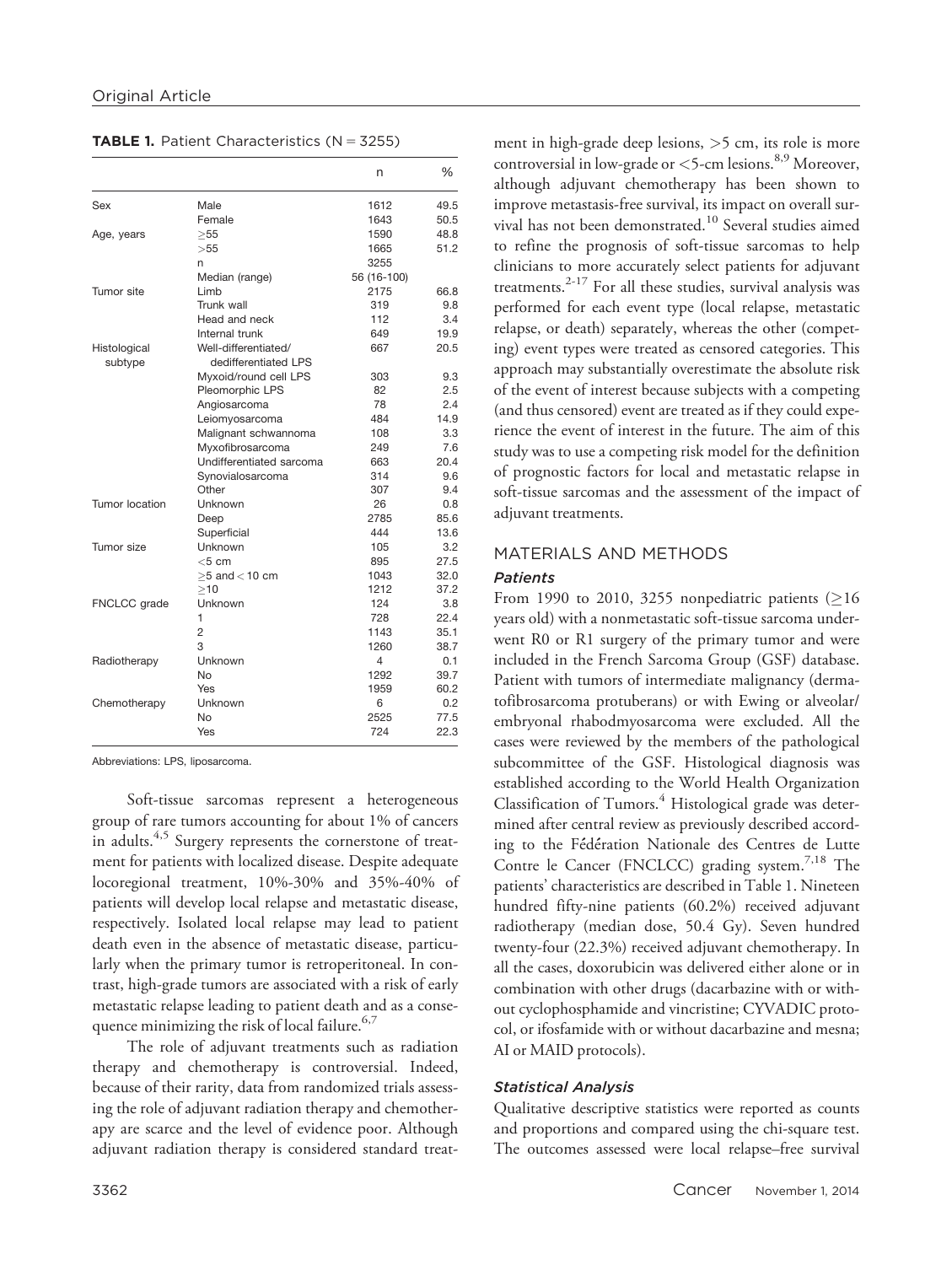(LRFS) and metastatic relapse–free survival (MRFS). LRFS was defined as the interval between histological diagnosis and the time of local recurrence or the last followup. MRFS was defined as the interval between histological diagnosis and the time of distant recurrence or the last follow-up. Competing risk was death from all causes in the analyses of LRFS and MRFS. The LRFS and MRFS were described using cumulative incidence rates with 95% confidence intervals (CIs).

The cumulative incidence function is the cumulative probability of failure from a specific cause over time and is particularly useful in the presence of competing risks. The effect of covariates on failure time can be assessed using regression analysis based directly on the cumulative incidence function using, for example, the method introduced by Fine and Gray.<sup>19</sup> Details regarding this approach have already been described.<sup>20,21</sup>

Following this approach, the possible prognostic factors were analyzed using a proportional hazard model, estimating subhazard ratios (sHRs) with 95% CIs both univariately and multivariately. Univariate analysis included the following variables: age, sex, anatomic site, tumor size, tumor location (superficial or deep), margin status, presence of bone or neurovascular invasion, histological subtype, and FNCLCC grade. Significant factors  $(P < .05)$  were included in a multivariate model and selected in a descending process. The final model was adjusted on treatment. Median follow-up was determined using the reverse Kaplan-Meier estimator.<sup>22</sup> Analyses were performed using Stata statistical software, version 11.2.

## RESULTS

The median follow-up of patients was 4.5 years (95% CI, 4.3-4.7 years).

## Local Relapse–Free Survival (LRFS)

At the time of analysis, 737 patients (22.6%) had local recurrence. The 1-year, 5-year, and 10-year cumulative incidence of local relapse was 6.5% (95% CI, 5.6%-7.3%), 26.1% (95% CI, 24.2%-27.6%), and 31.5% (95% CI, 29.3%-33.5%), respectively (Fig. 1). On multivariate analysis, age, tumor site, histological subtype, and grade were independent adverse prognostic factors for LRFS (Table 2, Fig. 2).

## Impact of Adjuvant Radiotherapy

The incidence of competing deaths was higher in patients managed with adjuvant radiotherapy than in patients not receiving radiotherapy. Despite this, adjuvant radiotherapy was associated with a significant benefit in local relapse–free survival, with an overall sHR of 0.52 (95% CI,  $0.44$ - $0.61$ ;  $P < .001$ ) after adjustment for other prognostic factors in competing settings.

## Metastasis-Free Survival

At the time of analysis, 754 patients (23.2%) had metastatic relapse. The 1-year, 5-year, and 10-year cumulative incidence of metastatic relapse was 7.5% (95% CI, 6.5%- 8.3%), 26.8% (95% CI, 25.2%-28.7%), and 32.0% (95% CI, 29.9%-34.1%), respectively (Fig. 3). On multivariate analysis, histological subtype, tumor location, tumor size, and grade were independent adverse prognostic factors for metastasis-free survival (Table 2, Fig. 3).

## Impact of Adjuvant Chemotherapy

On multivariate analysis, adjuvant chemotherapy was associated with a significant benefit metastasis-free survival, with an overall sHR of 0.70 (95% CI, 0.57-0.86;  $P = .001$ ) after adjustment for other prognostic factors. Because we have previously reported that the benefit of adjuvant chemotherapy was limited to patient with grade 3 disease, we performed an analysis by grade. Despite a similar cumulative incidence of competing deaths in patients with grade 2 and grade 3 disease, we found that the benefit of adjuvant chemotherapy was present only in patients with grade 3 (sHR, 0.57; 95% CI, 0.45-0.73;  $P < .001$ ) and not in patients with grade 2 disease (sHR, 1.06; 95% CI, 0.74-1.54;  $P = .436$ ) after adjustment for other prognostic factors in competing settings (Fig. 4).

## **DISCUSSION**

In the presence of competing events, the Kaplan-Meier method generally overestimates the risk of the event of interest. $1-3$  Therefore, the cumulative incidence of metastatic relapse accounting for competing risk as reported in the results section above is a more accurate estimation of the risk of metastatic relapse than the risk estimated by the Kaplan-Meier method. This also appears obvious when comparing the risk of an event in different categories of a specific variable. In fact, the risk of a competing event may not be identical in categories of the same variable. For instance, as shown in the results section, patients with a deep tumor or a tumor >5 cm were at a higher risk of competing death than patients with a superficial or a small-size tumor. This may be explained by the finding that patients with deep and/or large tumors have a higher risk of metastatic relapse and death from disease, which is in keeping with previous reports.  $6-8,13-16$ . This may explain why deep location and tumor size were not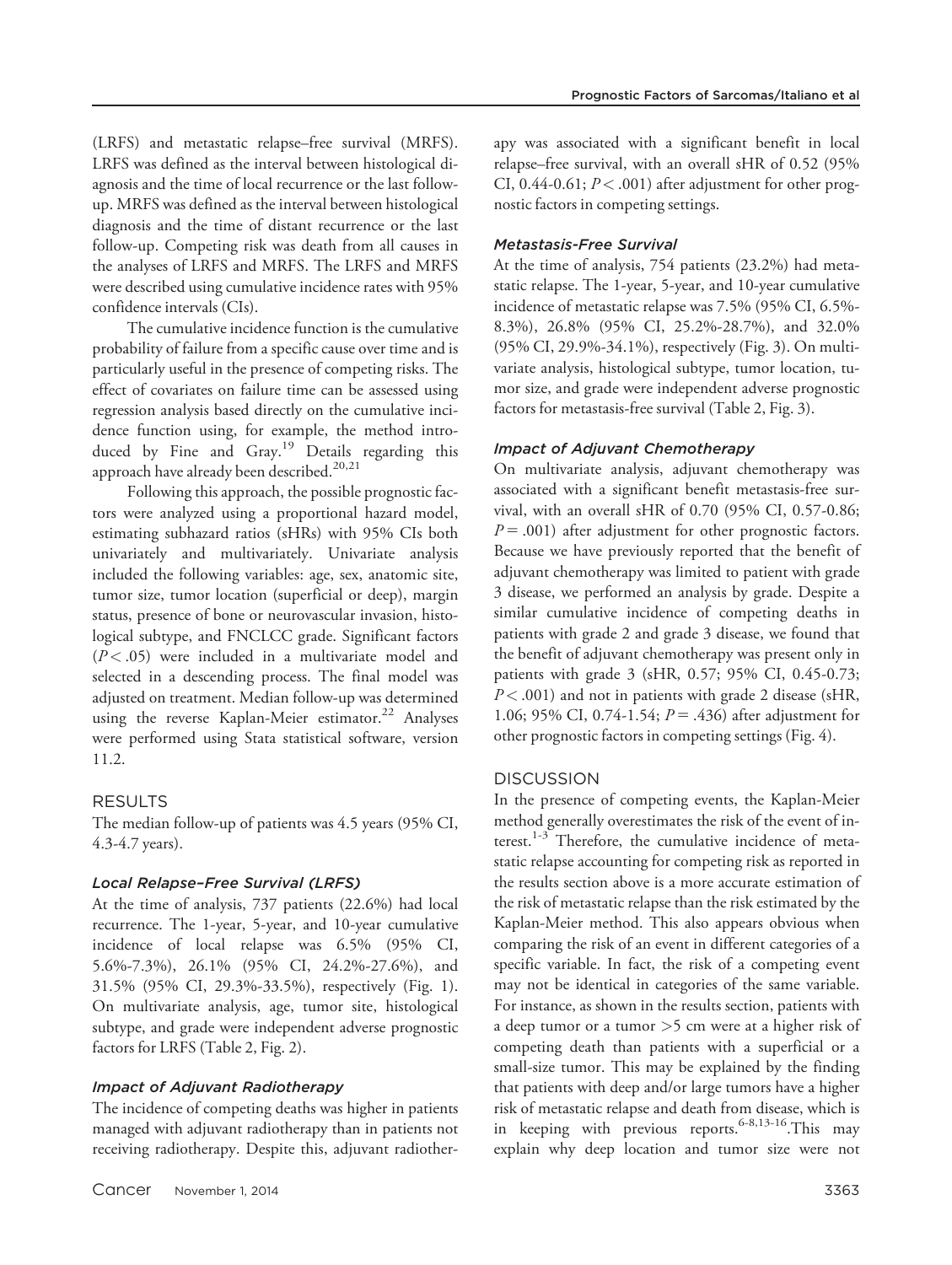

Figure 1. Cumulative incidences of local relapse (A), metastasis (B), and related competing deaths.

identified as independent prognostic factors for local relapse in our series. In regard to the other prognostic factors of local relapse, the majority of them were in agreement with those of previous reports.  $6,8,13-16$  However, we also found that despite a higher incidence of competing deaths for patients with high-grade tumors, distinctions between low-grade and high-grade tumors may help to identify patients who are at higher risk of local relapse. These findings are not in agreement with a recent study that analyzed the risk of local relapse of soft-tissue sarcoma (STS) in the setting of competitive risks.<sup>23</sup> However, that study also included patients with recurrent disease at presentation, which may have biased the interpretation of the results. Adjuvant radiotherapy is considered standard treatment in high-grade, deep lesions  $>5$  cm.<sup>10</sup> Indeed, these characteristics have been identified as prognostic factors for local relapse in several series using actuarial statistical methods.6,12-16 Adjuvant radiotherapy is also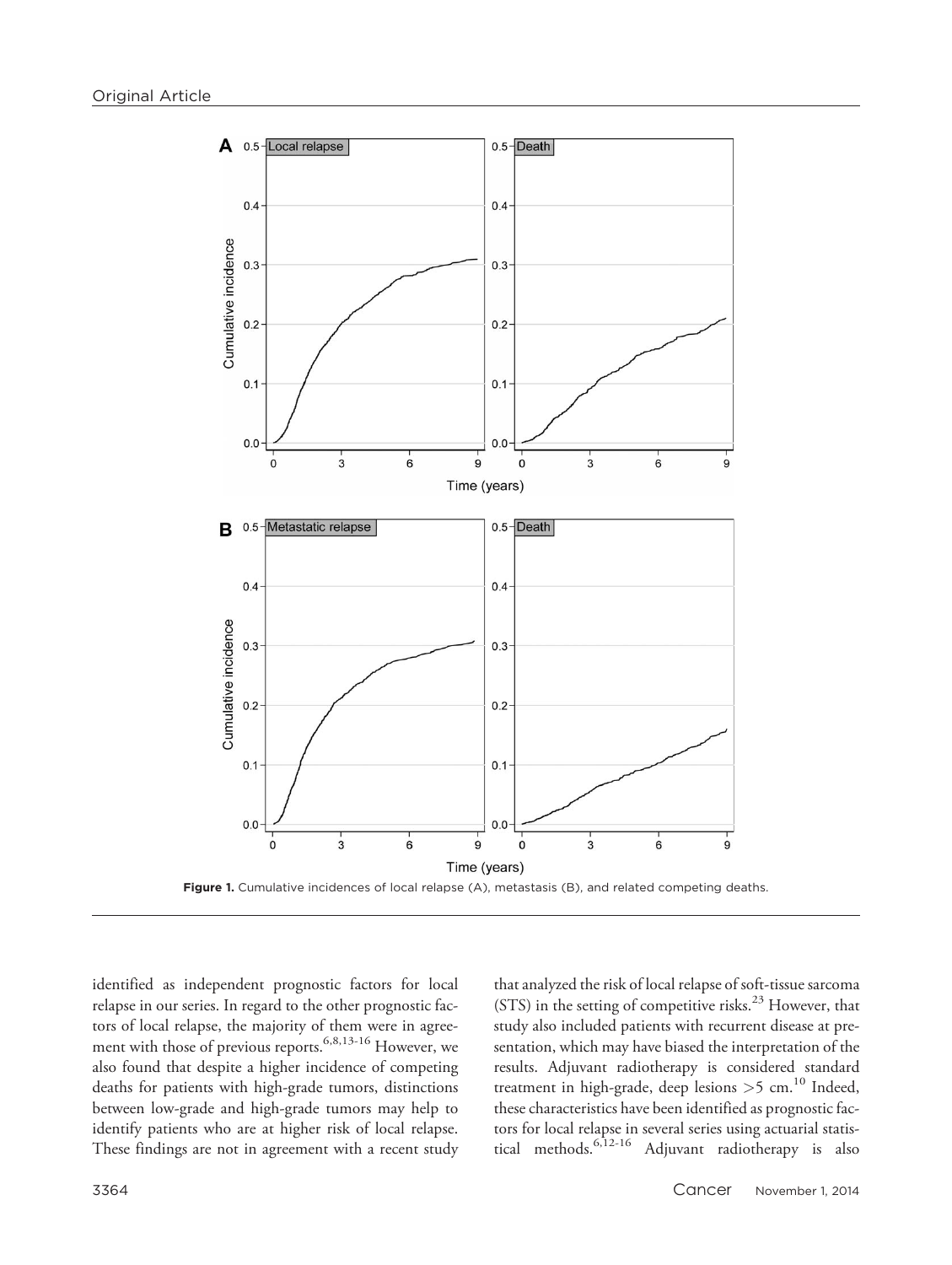|                                          | <b>LRFS</b>            | <b>MFS</b>     |                       |                |
|------------------------------------------|------------------------|----------------|-----------------------|----------------|
| Variable                                 | Hazard Ratio (95% CI)  | $\overline{P}$ | Hazard Ratio (95% CI) | $\overline{P}$ |
| Whole population                         |                        |                |                       |                |
| Age                                      | <b>REF</b>             | .014           |                       |                |
| $<$ 55 years                             | 1.237 (1.044-1.466)    |                |                       |                |
| $\geq$ 55 years                          |                        |                |                       |                |
| Tumor site                               | <b>REF</b>             | < .001         |                       |                |
| Limb                                     | 1.645 (1.282-2.11)     | .005           |                       |                |
| Trunk wall                               | 1.856 (1.21-2.848)     | $-.001$        |                       |                |
| Head and neck                            | 2.155 (1.751-2.652)    |                |                       |                |
| Internal trunk                           |                        |                |                       |                |
| Histological subtype                     | <b>REF</b>             | .693           | <b>REF</b>            |                |
| Well-differentiated/dedifferentiated LPS | 0.926 (0.633-1.356)    | .386           | 2.963 (1.999-4.393)   | < .001         |
| Myxoid/round cell LPS                    | 1.237 (0.765-2.001)    | .332           | 1.856 (1.074-3.208)   | .027           |
| Pleomorphic LPS                          | 1.303 (0.763-2.227)    | < .001         | 3.852 (2.063-7.193)   | < .001         |
| Angiosarcoma                             | 0.585 (0.442-0.773)    | .875           | 3.199 (2.245-4.558)   | < .001         |
| Leiomyosarcoma                           | 1.038 (0.653-1.651)    | .596           | 1.308 (0.719-2.377)   | .379           |
| Malignant schwannoma                     | 1.1 (0.774-1.563)      | .516           | 1.504 (0.952-2.375)   | .080           |
| Myxofibrosarcoma                         | $0.911(0.688 - 1.207)$ | .142           | 1.747 (1.217-2.508)   | .002           |
| Undifferentiated sarcoma                 | $0.752(0.513 - 1.1)$   | .708           | 3.484 (2.351-5.163)   | < .001         |
| Synovialosarcoma                         | $0.94(0.679 - 1.301)$  |                | 2.992 (2.042-4.386)   | < .001         |
| Other                                    |                        |                |                       |                |
| Tumor location                           |                        |                | <b>REF</b>            | .002           |
| Superficial                              |                        |                | 1.622 (1.197-2.196)   |                |
| Deep                                     |                        |                |                       |                |
| Tumor size                               |                        |                | <b>REF</b>            | .001           |
| < 5 cm                                   |                        |                | 1.453 (1.173-1.8)     | $-.001$        |
| $>5$ and $<$ 10 cm                       |                        |                | 1.88 (1.483-2.384)    |                |
| $>10$                                    |                        |                |                       |                |
| FNCLCC grade                             | <b>REF</b>             | $-.001$        | <b>REF</b>            | $-.001$        |
| 1                                        | 2.051 (1.615-2.605)    | < .001         | 3.621 (2.526-5.192)   | < .001         |
| $\overline{c}$                           | 2.854 (2.19-3.719)     |                | 7.018 (4.796-10.269)  |                |
| 3                                        |                        |                |                       |                |
| Radiotherapy                             | <b>REF</b>             | < .001         | <b>REF</b>            | .070           |
| No                                       | 0.516 (0.437-0.608)    |                | $0.851$ (0.715-1.013) |                |
| Adjuvant                                 |                        |                |                       |                |
| Chemotherapy                             | <b>REF</b>             | .101           | <b>REF</b>            | .001           |
| <b>No</b>                                | 0.832 (0.667-1.037)    |                | 0.697 (0.568-0.856)   |                |
| Aduvant                                  |                        |                |                       |                |

|  |  | TABLE 2. Significant Prognostic Factors for Local Relapse and Metastasis Incidence (Multivariate Analysis) |  |  |
|--|--|------------------------------------------------------------------------------------------------------------|--|--|
|--|--|------------------------------------------------------------------------------------------------------------|--|--|

recommended for high-grade, deep, <5-cm tumors, whereas it remains only an option for deep-seated lowgrade tumors. Our results clearly confirm the higher risk of recurrence of high-grade lesions based on competing risks models. However as discussed above, we did not find any prognostic impact of tumor size and tumor location (deep or superficial). Altogether, these data suggest that the benefit of adjuvant radiotherapy depends mainly on the biological characteristics of the tumor and its intrinsic risk of life-threatening metastatic relapse rather than its deep or superficial location or size.

Prognostic factors for metastatic relapse identified in our study are similar to those reported previously.<sup>6,8,13-16</sup> The role of adjuvant chemotherapy in soft-tissue sarcomas is a matter of debate. A 1997 individual patient metaanalysis of all known randomized clinical data failed to

Cancer November 1, 2014 **3365** 

show a significant benefit of adjuvant chemotherapy in terms of overall survival  $(OS).^{24}$  A more recent metaanalysis including the published data of 4 additional trials published from 2000 to 2002 recently reported that adjuvant chemotherapy was actually associated with a significant benefit in terms of OS, with a hazard ratio (HR) of 0.77 and an absolute risk reduction of death of  $6\%$ .<sup>25</sup> These results have been contradicted by the report of a randomized trial by the European Organisation for Research and Treatment of Cancer group, which was not included in the more recent meta-analysis and which has failed to demonstrate any benefit of adjuvant chemotherapy.<sup>26</sup> The apparent lack of benefit of chemotherapy in localized soft-tissue sarcomas may be because many trials have included heterogeneous types of sarcomas with different biological characteristics and clinical outcomes.<sup>24,25</sup>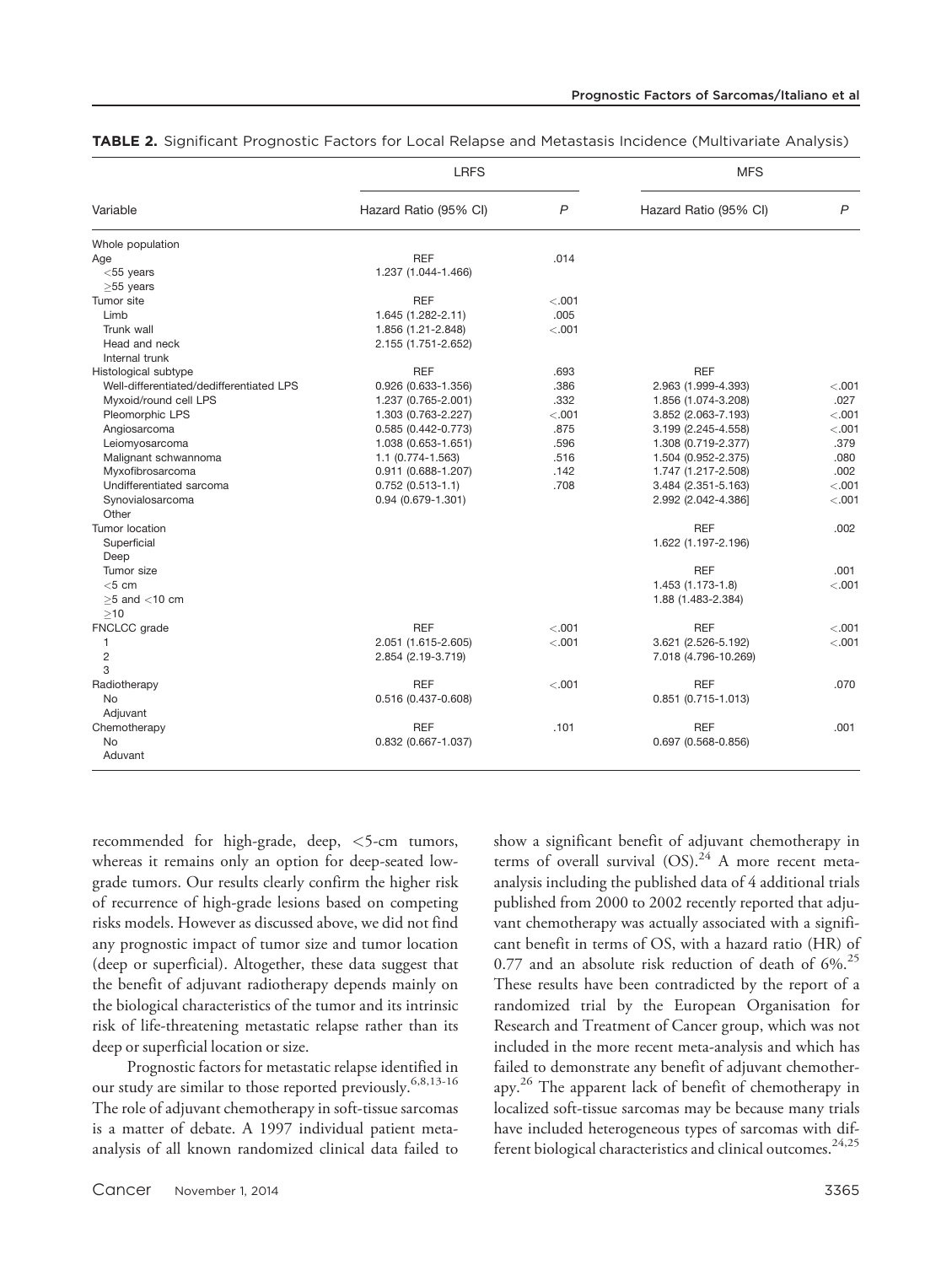

Figure 2. Cumulative incidences of local relapse according to age (A), tumor site (B), tumor grade (C), and histological subtype (D) and related competing deaths.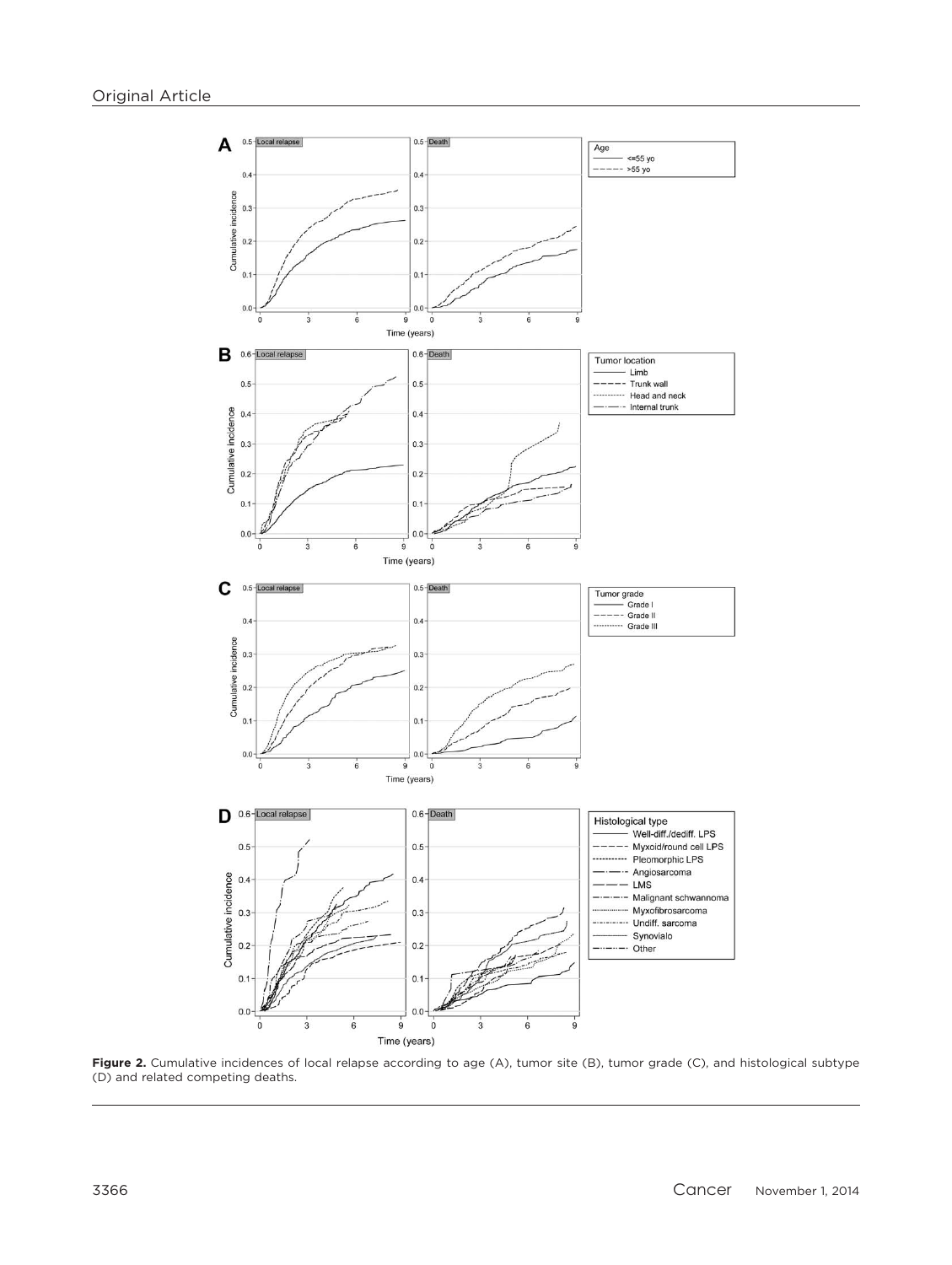

Figure 3. Cumulative incidence of metastatic relapse according to histological subtype (A), tumor depth (B), tumor size (C), and tumor grade (D) and related competing deaths.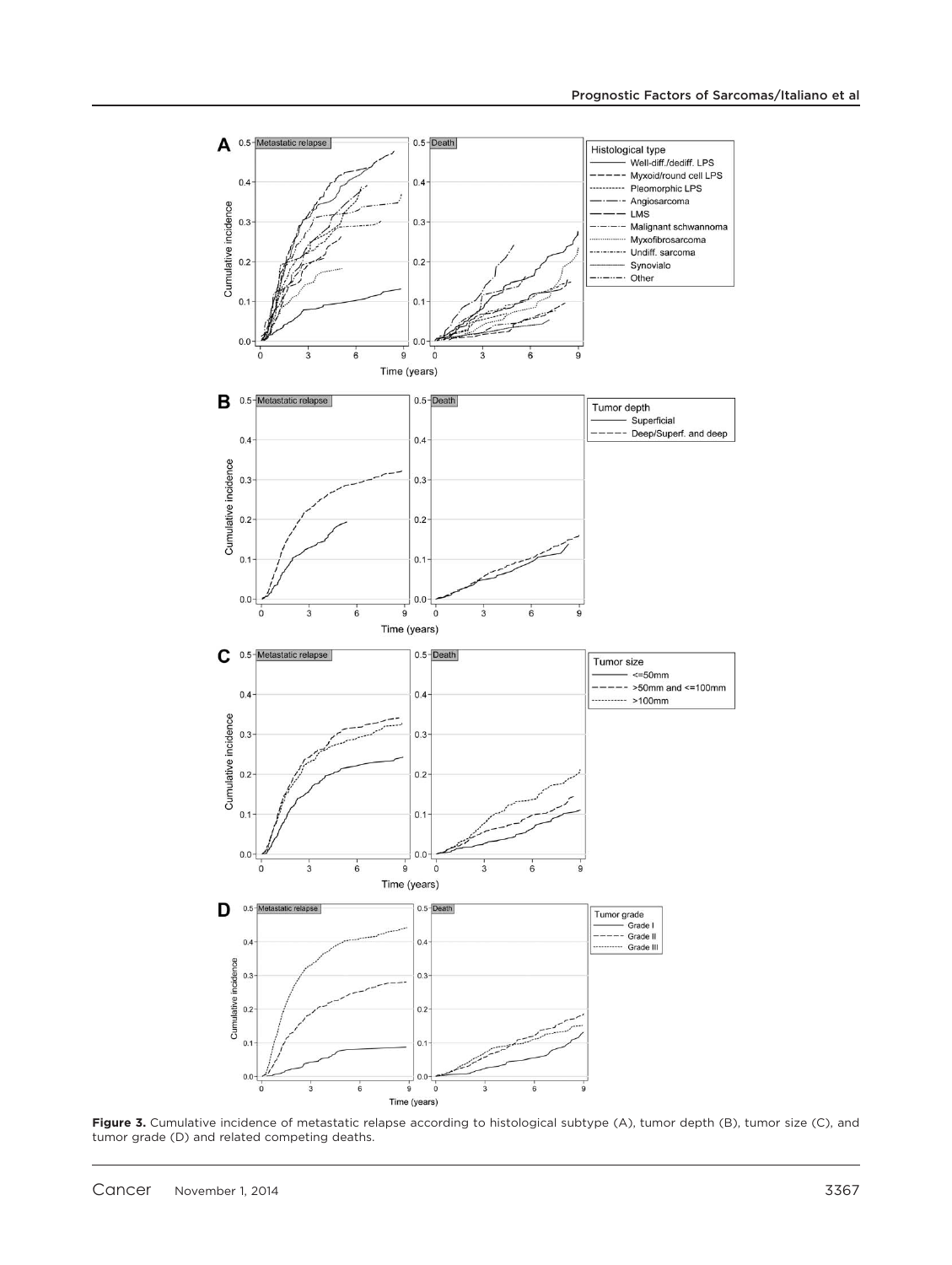



We recently reported a large cohort-based analysis including 1513 patients with 9-year follow-up suggesting that FNCLCC grade 3 but not grade 2 was predictive of a benefit from adjuvant chemotherapy. $27$  None of the adjuvant retrospective or prospective studies as well as the metaanalyses were analyzed in the competitive risk settings. Indeed, the aim of chemotherapy is to reduce the risk of metastatic relapse. However, a significant proportion of patients die of disease without metastatic recurrence, particularly patients with retroperitoneal tumors, which are associated with an important risk of local recurrence whatever their grade. Our present results indicate that the differences we observed in chemotherapy benefit between grade 2 and grade 3 patients were not related to differences in competing risk of death but more likely to disease biology. Altogether, these data suggest that it is unlikely that future clinical trials in the adjuvant setting would show a benefit in metastasis-free and overall survival in STS patients if their design is not improved to include a more homogenous population in terms of metastatic risk.

Overall, our results suggest that in the setting of competing risks, tumor biology reflected by histological grade is a crucial predictor of local relapse, whereas tumor depth and size have poor if any influence. Grade could also predict the benefit of adjuvant chemotherapy in patients with STS. Overall, these data should be considered to tailor the indications and choice of adjuvant treatments in STS patients.